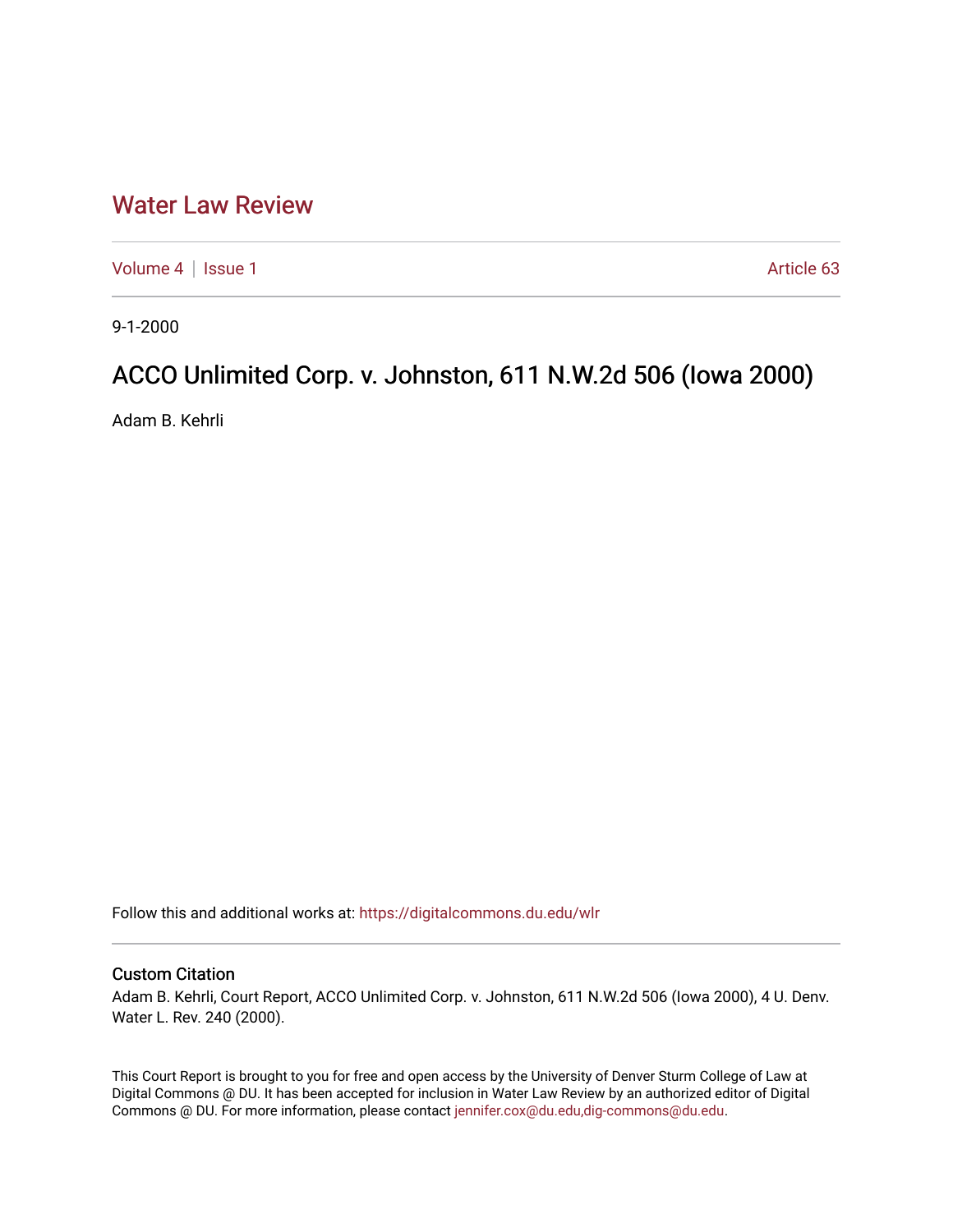The supreme court next turned to Stafford's assertion that Weaver interfered with his water rights. This allegation arose from the fact that Weaver made changes to an irrigation lateral that provided water to both parties' property. While the precise facts of the changes to the lateral are complicated, Stafford basically contended Weaver prevented him from receiving water. The court dismissed this argument as non-meritorious because Stafford produced no evidence of historic flow rate and because Stafford filled in the very ditch that would have received irrigation water from the pipe Weaver installed.

Because Stafford failed to provide evidence of a prescriptive easement or right-of-way by agreement, the supreme court affirmed the district court's decision that Stafford trespassed and that he demonstrated a willful disregard for Weaver's property rights by erecting a new fence and excavating a new ditch without Weaver's permission. In addition, the supreme court affirmed the denial of Stafford's negligent interference with water rights claim.

*M. Elizabeth Lokey*

## IOWA

**ACCO Unlimited Corp. v. Johnston, 611 N.W.2d 506 (Iowa 2000)** (holding a city's condemnation of property owner's land did not violate either the owner's procedural or substantive due process rights, or his equal protection rights).

Andrew Christenson ("Christenson") owned eighteen acres in Johnston, which he leased to ACCO Unlimited ("ACCO"), his solely owned corporation. The land resides within a "100-year floodplain," an area which has a one percent chance of flooding each year. The City of Johnston ("City") condemned Christenson's land in an effort to obtain federal flood relief from the Economic Development Administration ("EDA") following a massive flood in 1993. The EDA, as a condition to dispensing funds, required the City provide evidence that had it either acquired the Christenson property, obtained restrictive covenants, or rezoned it as a conservation district in order to ensure the land would not be developed. Christenson wanted to develop the land, and sought to have the condemnation nullified, arguing that development could have been discouraged by means other than condemnation.

Christenson filed suit against the City seeking a permanent injunction and declaratory relief. A condemnation commission awarded Christenson and ACCO damages for the taking of the land, the amount of which was subsequently increased upon Christenson's appeal. In the present equity action, the district court ruled in the City's favor. The City filed a motion to dismiss Christenson's appeal of